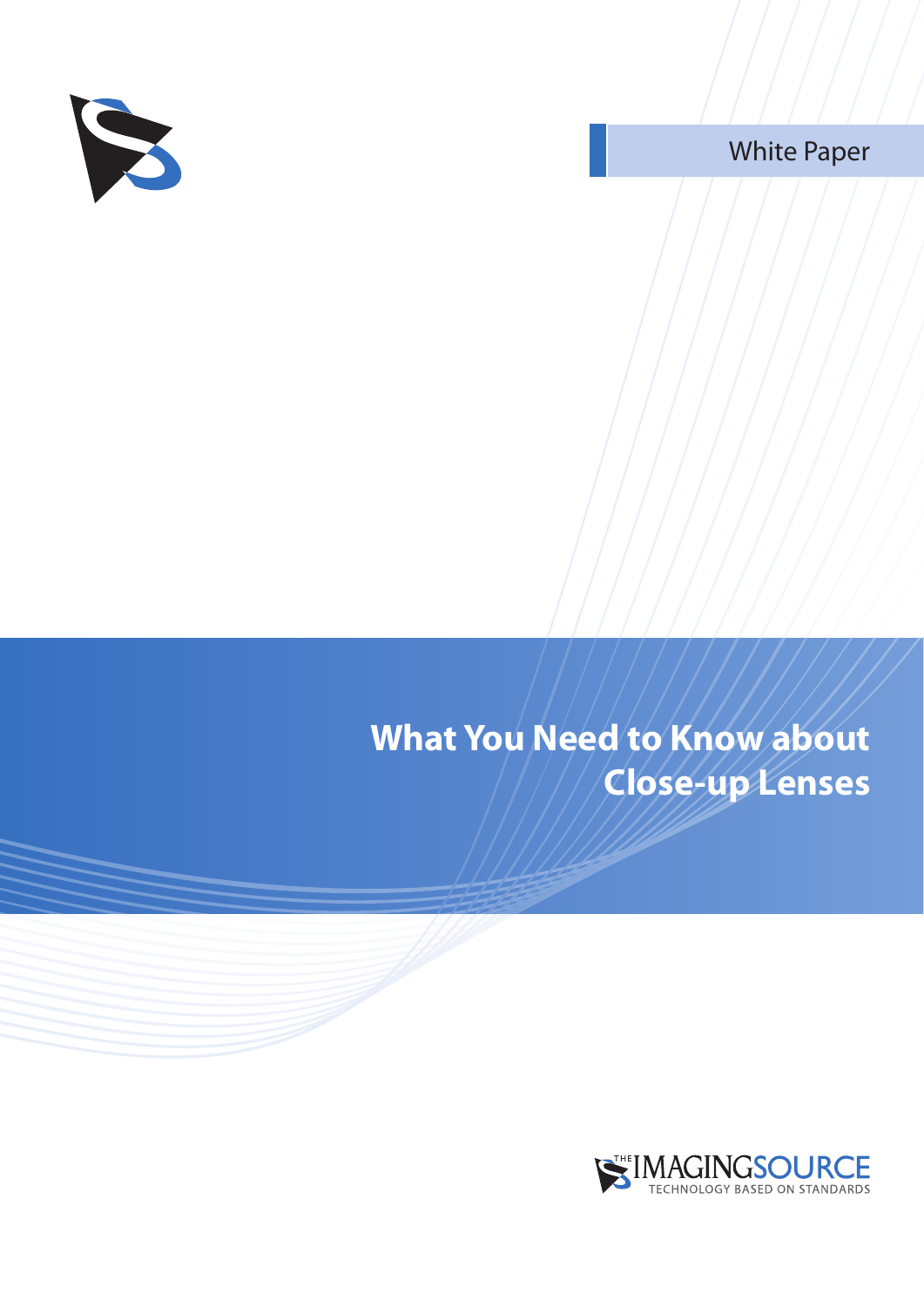

# **What You Need to Know about Close-up Lenses**

Imagine that the distance of a normal lens is set to ∞ as shown in (a) at the left hand side. Additionally imagine some parallel rays of light created by a point of light in infinity (for instance a star). Directing the normal lens towards this point of light we see a sharp image on the CCD.

If we put a close-up lens of 2 dpt in front of the normal lens (keeping the settings of the normal lens as they are) our point of light needs to be only 50 cm apart to create a sharp image on the CCD.



The table at the right hand side shows the effect of other normal lens settings and close-up lenses.

Let us assume that the distance of the normal lens is set to 1 m. Without a close-up lens all objects at this distance are in focus. With a close-up lens of 5 dpt the distance decreases to 19 cm.

For more details please have a look at the next page.

| Close-up<br>lens | Working distance of the normal lens |                  |                  |                  |
|------------------|-------------------------------------|------------------|------------------|------------------|
|                  | $\infty$                            | 3 <sub>m</sub>   | 1 <sub>m</sub>   | 0.5 <sub>m</sub> |
| 1 dpt            | $100 \text{ cm}$                    | 75 cm            | $50 \text{ cm}$  | $33 \text{ cm}$  |
| 2 dpt            | 50 cm                               | 43 cm            | 33 <sub>cm</sub> | $25 \text{ cm}$  |
| 3 dpt            | $33 \text{ cm}$                     | $30 \text{ cm}$  | 25cm             | $20 \text{ cm}$  |
| 5 dpt            | $20 \text{ cm}$                     | 19 <sub>cm</sub> | 16cm             | 14 cm            |
| 10 dpt           | $10 \text{ cm}$                     | $10 \text{ cm}$  | 9 <sub>cm</sub>  | 8 cm             |
|                  |                                     |                  |                  |                  |

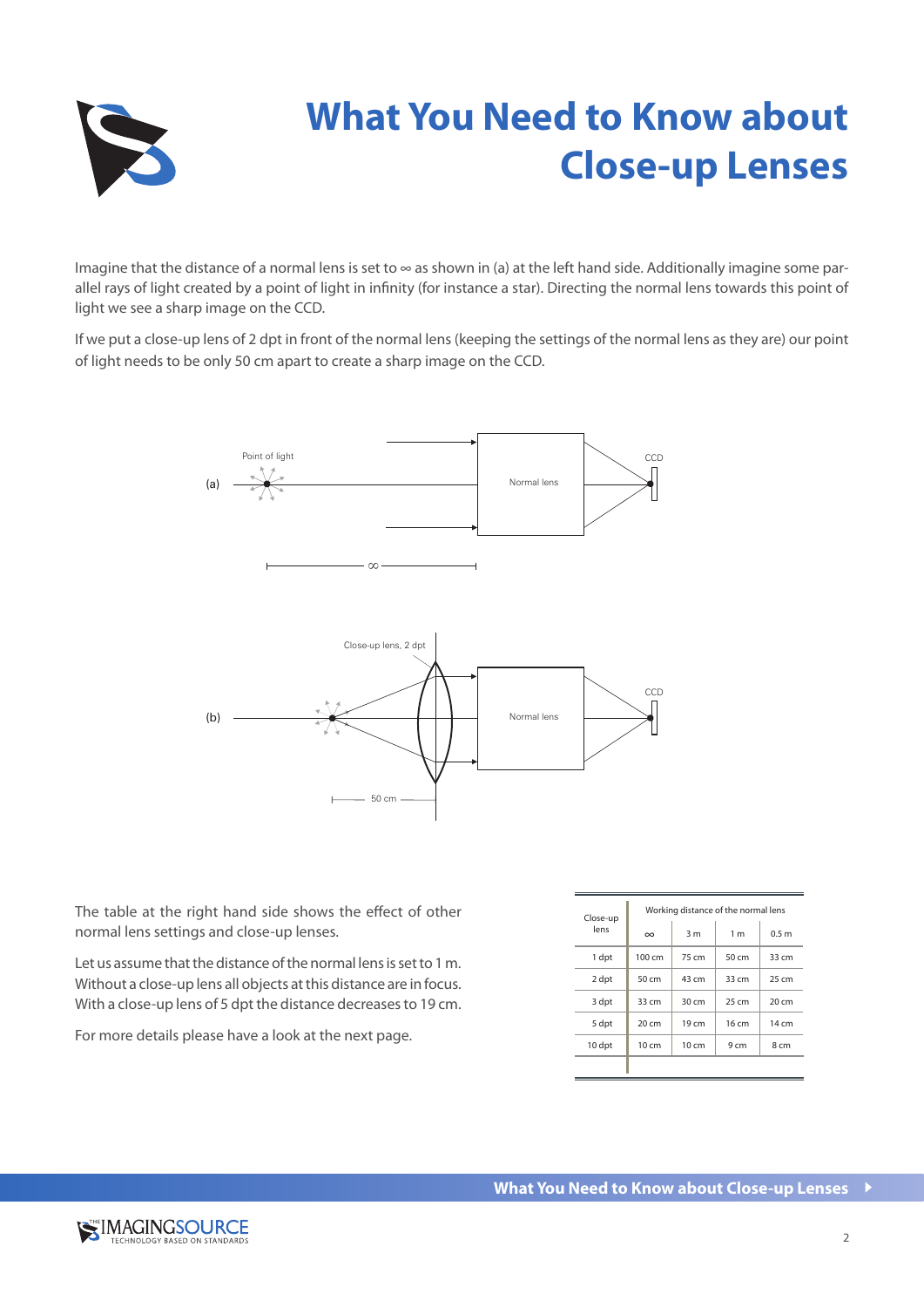

# **What You Need to Know about Close-up Lenses**

### **What does "dpt" mean?**

"dpt" is a measure of the refractive power of a lens. It is the abbreviaton of "diopter". The refractive power of a lens is the reciprocal of its focal length [given in m]. Thus, a lens with a focal lens of 50 mm has a refractive power of 20 dpt.

#### **Why using diopters?**

The basic advantage is simplicity. If you stack lenses their diopters add up. That makes life especially easy for ophthalmologists and therefore glasses are determined by diopters. Close-up lenses can be considered as glasses for normal lenses.

#### **What is the purpose of close-up lenses?**

Close-up lenses decrease the working distance of normal lenses. Thus, it is possible to obtain images with a higher magnification. Usually close-up lenses are screwed into the filter thread of normal lenses. For this setup the reciprocal of the new working distance is

 $d_m = r + d_{r}$ 

- $d_m$ : reciprocal of the new working distance [1/m]
- $r$  : refractive power [dpt]
- $d_{\rm d}$ : reciprocal of the lenses working distance [1/m]

The table shown on the previous page has been realized using this formular.